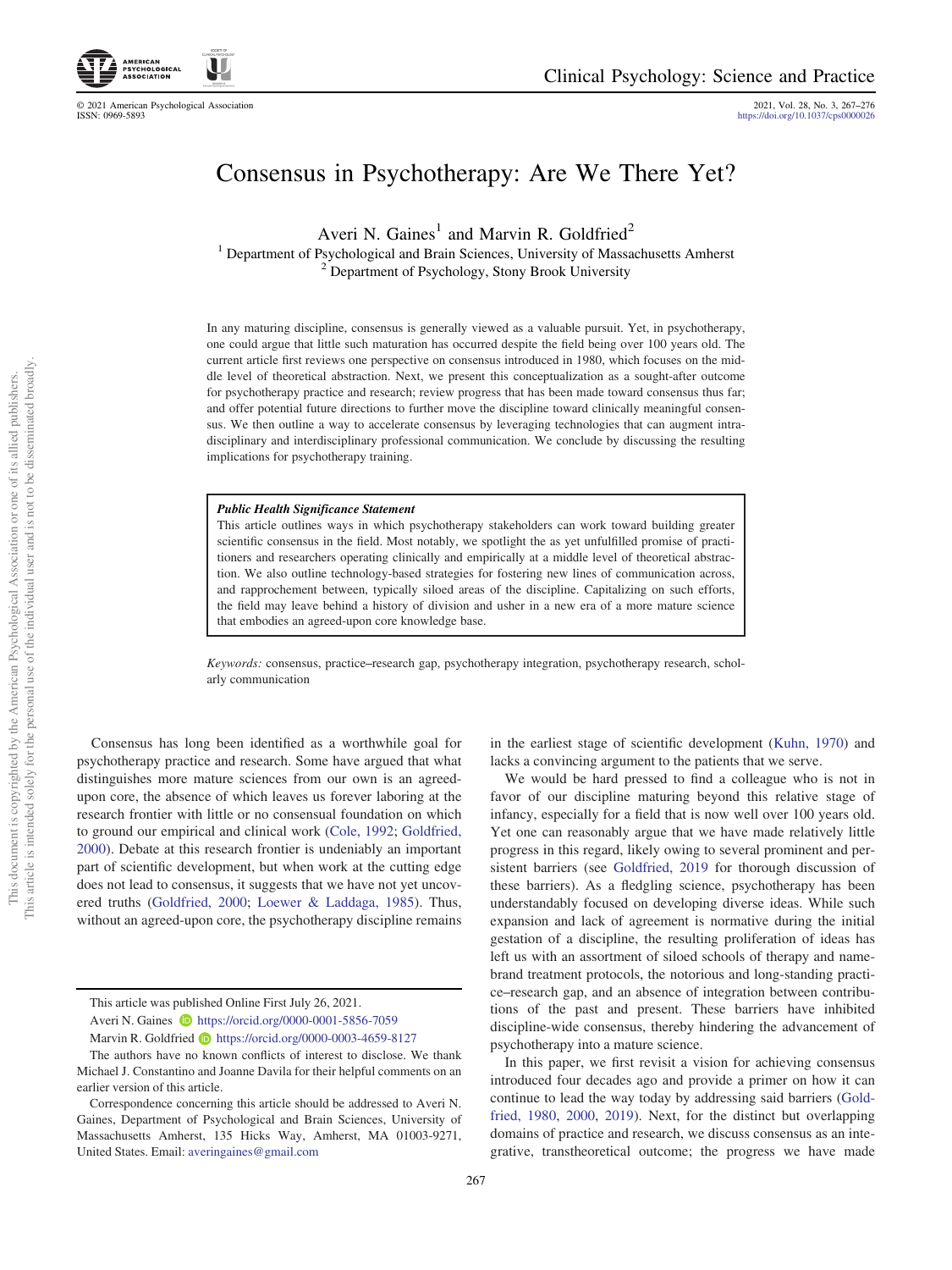toward consensus thus far; and where we may need to turn next. We then present our view that one crucial mechanism for bringing about consensus lies in reevaluating how we professionally communicate with our colleagues. Finally, we conclude by discussing the implications of these proposed new directions on the future of psychotherapy training.

# A Primer on Consensus at a Middle Level of Abstraction

As noted, it was in 1980 that Goldfried first proposed that consensus might be attained at an intermediate level of abstraction, between overarching theoretical frameworks (the highest level of abstraction) and specific techniques or clinical procedures (the lowest level of abstraction). This middle level was said to consist of "clinical heuristics that implicitly guide our efforts during the course of therapy," which if backed by enough empirical evidence might become core, and potentially transtheoretical, principles of change [\(Goldfried, 1980](#page-8-4), p. 994). To Goldfried, if you can identify principles that clinicians of any theoretical ilk might instinctively draw on, you can be confident that they have survived the many biases, assumptions, and distortions tethered to different theoretical viewpoints. In this vein, such clinical heuristics, or strategies, hold promise for universality and a remedy for the contention and division that often inherently occupy the high and low levels of theoretical abstraction.

As originally argued, "holding the conversation" at the level of theoretical orientation makes agreement unlikely because theories of change are often self-contained within distinct frameworks for how problems arise, how they are maintained, and how they might be addressed in therapy [\(Goldfried, 1980\)](#page-8-4). Likewise, we may predict little consensus when focusing on what techniques a clinician should utilize, as these are often tied to school-specific theories of change. For example, if you are a traditional psychoanalytic therapist who conceptualizes mental health symptoms as a defense against undesirable and unconscious conflicts, then you may be strongly inclined to use interpretations as a technique to facilitate insight into one's unconscious—the theory-specific key ingredient for improvement ([Wolitzky, 2020\)](#page-9-0). However, if one solely understands change in this way, it might be difficult to appreciate the value in other possible change mechanisms (e.g., behavioral reinforcement) that may be comparably effective in general and, in some cases, better suited to a given patient. If we center the conversation on clinical strategies, we might expect that some agreement can be attained, for example, regarding the benefits of helping to raise patients' consciousness about problematic patterns that are in need of change.

Shifting the field's focus toward clinical strategies or principles can address the aforementioned barriers and provide an opportunity for consensus in multiple ways. First, given that clinical principles are not "owned" by a single school of therapy, they have the potential to be shared across different orientations. If we posit that all schools of therapy deploy techniques that are manifestations of the same core clinical principles, the significance of owning those ideas becomes moot. Consequently, we can evolve beyond the contributions of a single individual or brand-name orientation with recognition or influence ([Goldfried, 2000](#page-8-0)). That is, the field can move away from "who is correct" and more toward "what is correct" ([Goldfried, 1980,](#page-8-4) p. 991), with substantive value placed on compiling and integrating findings over time in the service of establishing a consensual knowledge base "owned" by the entire field.

Second, because it is common for distinct schools of therapy to have their own brand-specific terms for concepts that refer to a similar phenomenon (e.g., decentering, mindfulness, observing ego, reflective functioning), there exists a considerable problem for communication and the accumulation of accessible knowledge. If we operate instead at a middle level of abstraction with a more transtheoretical language system, school-specific and techniquespecific contributions might more readily feed into a more universal conversation about an agreed-upon strategic core. Of course, even when operating at the middle level of abstraction, there may still be nuanced differences in how we conceptualize consensus in both clinical practice and research. To address this variability, we now turn to these two domains, respectively.

# Consensus in Clinical Practice

To illustrate consensus in clinical practice, we might imagine a discipline-wide focus group that is tasked with finding points of agreement about how to intervene with a hypothetical patient in response to certain clinical conditions. We might also imagine that the focus group members would largely formulate their suggestions on how best to respond based on their preferred theoretical model, on their anecdotal clinical experience, and/or potentially on their exposure to orientation-relevant research findings. Perhaps members of the group would agree on the general platitude that "one size does not fit all," or that some approaches are better suited for certain problems more so than others, but there would likely be little agreement on what those approaches are and which specific techniques should be deployed and when. If the focus group instead sought to identify a pool of core clinical strategies (i.e., at the middle level of abstraction) that could be agreed upon as potential candidates for producing change, the conversation would no longer be dominated by how individual orientations conceptualize the origin of problems and their resolution with specific techniques. Instead, the focus would be placed on articulating underlying, transtheoretical change mechanisms, with contributions to such understanding coming from multiple vantage points and contexts. Even with differing inputs, one could imagine the focus group members agreeing on a case conceptualization and preliminary treatment plan that was theoretically agnostic, but no less (and perhaps even more) compelling, evidence-based, and hope-inspiring. We also might envision that such agreement could serve as a catalyst for future research to provide empirical support for transtheoretical mechanisms of change [\(Castonguay et al.,](#page-7-1) [2019b](#page-7-1)).

#### What Have We Accomplished Thus Far?

We may track the origin of our drive for consensus back to a classic publication, "Some Implicit Common Factors in Diverse Methods of Psychotherapy," in which [Rosenzweig \(1936\)](#page-9-1) proposed a number of processes (e.g., therapeutic relationship, compelling treatment rationale) to explain why various forms of psychotherapy are able to achieve comparable levels of success, on average. This was one of the earliest documented efforts to look beyond theory-specific explanations of change in order to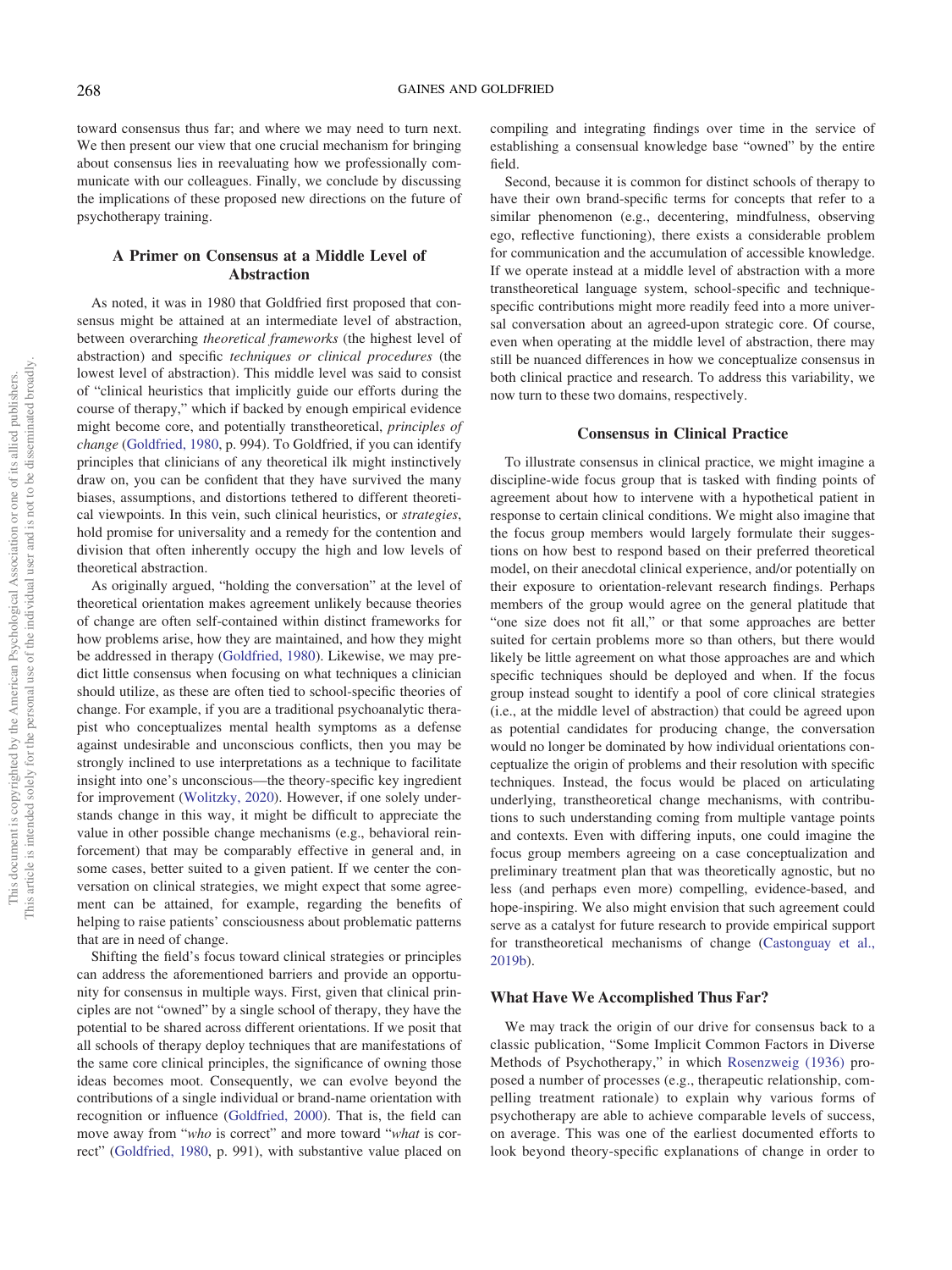understand underlying commonalities across approaches; thus, it was also one of the foundations of psychotherapy integration. In more recent years, we have seen a blossoming of interest in the wider psychotherapy integration movement to counter (or bridge) the historical dominance of single-school therapies [\(Goldfried et al., 2019](#page-8-5)), with Rosenzweig's work perhaps most realized in the present-day common factors pathway to psychotherapy integration.

And yet, whereas modern common factors theorists have argued on behalf of transtheoretical and transdiagnostic mechanisms of change (e.g., promoting patient motivation and positive expectations, building a strong therapeutic alliance, facilitating corrective experiences; [Goldfried, 2019](#page-8-3)), our discipline has largely not unified around such common principles in the practice of psychotherapy. As just one example, the debate between champions of particular theory-specific treatment techniques and those who advocate for the healing capacity of theory-common therapeutic relationship elements (broadly defined) continues. Moreover, clinical improvement is often still conceptualized through the lens of a particular orientation's theory, with some limited acknowledgement of the contribution of common change processes that are often assumed to be a part of any "good therapy." Unfortunately, this characterization continues to predominate clinical practice, despite a lack of empirical evidence that specific factors largely drive the ameliorative effects of psychotherapy ([Wampold & Imel,](#page-9-2) [2015](#page-9-2)). Nowhere is this more apparent than in graduate training programs, where the content of one's training is more often influenced by the school of therapy to which one's program or clinical supervisor subscribes than by any discipline-wide agreement on essential elements of practice [\(Constantino et al., 2017\)](#page-8-6).

Moreover, although "integrative" has become one of the most commonly endorsed orientations by practicing therapists [\(Nor](#page-8-7)[cross & Alexander, 2019](#page-8-7)), this identification tells us very little about how specific clinicians approach their work. The psychotherapy integration movement as a whole embodies values of flexibility and openness, but it is anything but uniform, as illustrated by the numerous forms of integration described in the latest edition of the Handbook of Psychotherapy Integration [\(Norcross &](#page-8-8) [Goldfried, 2019\)](#page-8-8). In critiquing efforts toward consensus, those who ascribe to a single school of therapy might point to the division among integrationists (e.g., assimilative integration, theoretical integration, technical eclecticism, common factors) as an equally potent impediment to discipline-wide agreement on clinical strategies/principles. Indeed, [Goldfried \(1980\)](#page-8-4) cautioned against allowing the integration movement to comprise another set of fragmented integrative schools. If achieving consensus for practice would represent a departure from who is right, can we legitimately claim that integrationists have fully left behind the long-standing "horse race?" Is it possible that we have simply recapitulated, through our own multifaceted integration efforts, the very division among single-school therapies we sought to avoid? In actuality, much like the overarching schools of therapy that they draw upon, these seemingly discrete forms of integration also have more areas of commonality than is suggested by their distinct labels. Despite ties to [Rosenzweig](#page-9-1)'s (1936) original work, it would seem that the psychotherapy integration movement has not yet been successful in bringing about consensus in clinical practice (at least as we define it here in terms of operating at the unifying middle level of theoretical abstraction).

# Where Do We Go From Here?

This continued disagreement in how best to practice psychotherapy suggests that consensus remains in a stage of infancy. Fortunately, the dichotomy between the specific and common factor camps may not be as concrete or as strained as it often seems, as proponents of each side seem to have more points of agreement than is often presumed ([Mulder et al., 2017](#page-8-9)). Surely, in aspiring toward consensus, we might also draw upon the general attitude of collaboration and open-mindedness that is characteristic of the psychotherapy integration movement to reconcile discipline-wide fragmentation.

To address these various forms of division, we propose that consensus in practice may be possible by conceptualizing change through the lens of employing core clinical strategies in response to instances or "markers" of certain clinical conditions/contexts (e.g., declining expectation for good outcomes, alliance ruptures, disengagement from treatment). For instance, if a patient agrees with a therapist's proposal for the session agenda in an unconvincing tone of voice, it may indicate that the patient questions the credibility of the therapist or the treatment approach, or that they have low expectations for how helpful therapy will be. In response, the therapist would want to draw upon consensually derived (and research-informed) strategic guidelines to address this clinically meaningful exchange. Operating by specifying how to respond to frequently occurring situational markers at the middle level of abstraction would both acknowledge the unique contribution of traditional common factors (e.g., promoting therapist credibility and positive patient expectations) and demonstrate how the idiographic, specific factors that are touted by various schools of therapy can be seen as brand-specific instances of more universal clinical strategies ([Constantino & Bernecker, 2014\)](#page-8-10). We will return to this issue later in this article when discussing implications for a future model of therapy training.

We argue for a departure from the system in which schools of therapy craft stand-alone narratives about the origin, maintenance, and resolution of problems to inform clinical practice and then look to empirically examine the effectiveness of their presumed theory-specific mechanisms of change. Instead, we need to consider how practice can be informed by findings across the wider research literature that explore transtheoretical clinical responses to markers of common scenarios in therapy. Additionally, we foresee that through clinical observation, practicing clinicians can help to inform researchers of the types of commonly occurring scenarios that necessitate therapist responsivity for which additional empirical investigation on appropriate strategies is needed ([Gaines et](#page-8-11) [al., 2021](#page-8-11)). In essence, this approach to clinical practice would be bottom-up and research-driven, rather than top-down and retrospectively research-supported [\(Constantino et al., 2013](#page-8-12)). Such a shift may bring together proponents of various theories, address the often-lamented practice–research gap, and promote unity in our research pursuits (viz., toward elevating theorized core clinical strategies to evidence-based principles of change). We thus envision consensus in the domain of clinical practice as being directly informed by and intertwined with consensus in the domain of research, as we discuss next.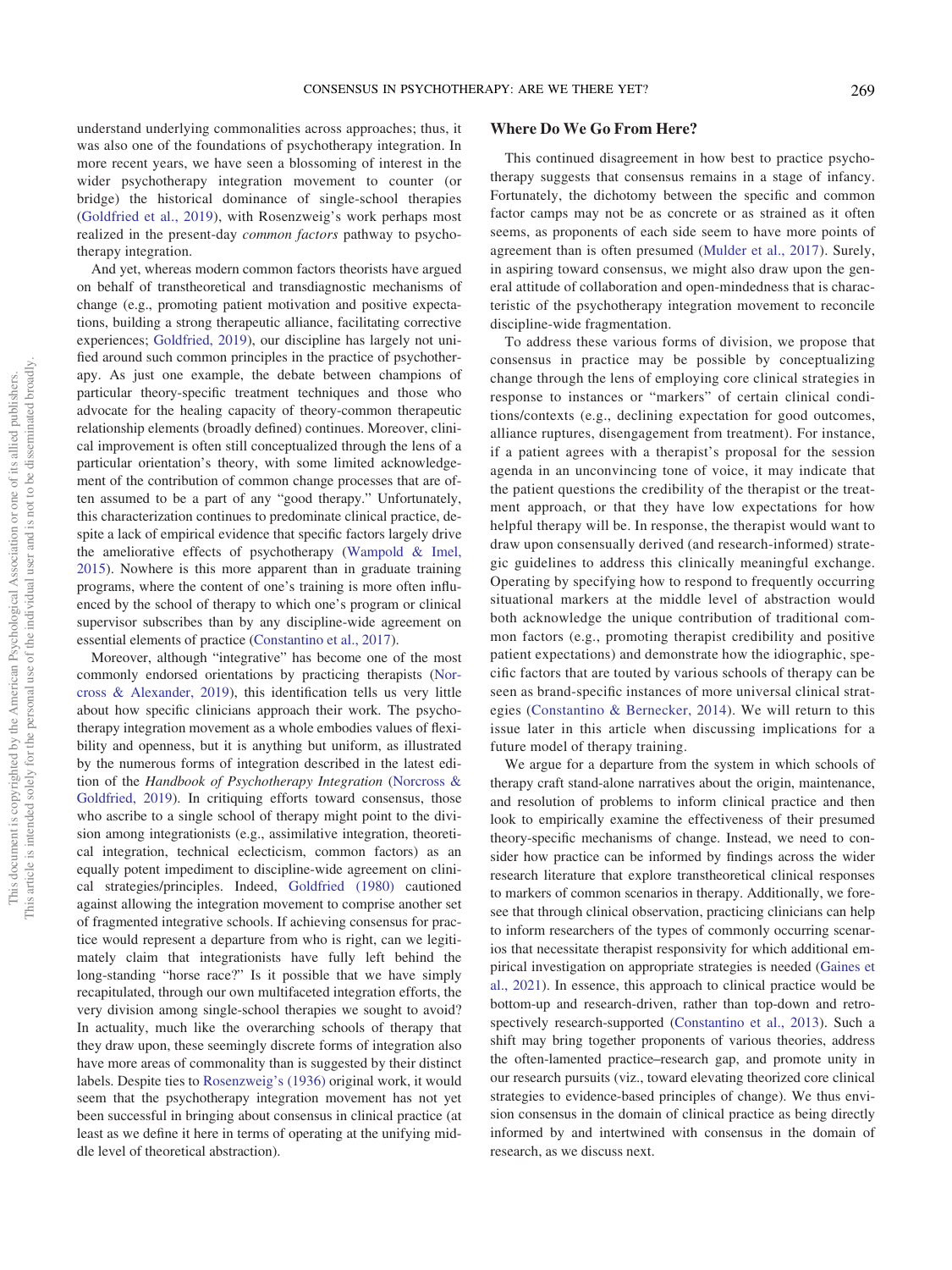# Consensus in Psychotherapy Research

In research, replication denotes scientific agreement. Accordingly, we argue that true research consensus across the psychotherapy discipline would be represented by a collection of generalizable findings that have been thoroughly replicated across the literature and are thus applicable to any practicing psychotherapist. We believe this collection of generalizable findings could be informed by the agreed-upon clinical strategies (deployed in response to commonly occurring clinical scenarios) described previously, once they have accumulated enough empirical evidence to be elevated to principles of change. Moreover, we further believe that the evidence base for these principles of change need not be solely informed by research that explicitly sets out to examine transtheoretical clinical strategies. Indeed, if we shift our perspective to understand previous studies that support the efficacy of school-specific techniques (at the lowest level of abstraction) as methods of implementing core clinical strategies, we can envision how existing research that may seem irrelevant to discussions of consensus can likewise provide support for principles of change. For example, research about the use of thought records (a cognitive–behavioral technique that helps patients to step back and see their problems in a more metacognitive way) can be seen as a reflection of a broader literature on the utility of increasing patient awareness regarding what drives their concerns. It is this transtheoretical evidence base that we feel should imbue the practice of research-informed psychotherapy, rather than only that which corroborates schoolspecific theories.

#### What Have We Accomplished Thus Far?

Since the call for consensus four decades ago [\(Goldfried, 1980\)](#page-8-4), we have seen many psychotherapy researchers place a more concerted effort toward compiling evidence for clinical strategies that have elevated them to empirically confirmed principles of change. For instance, the Psychotherapy Relationships That Work volumes, first published by [Norcross \(2002\)](#page-8-13), were born out of an interest in demonstrating the contributions of transtheoretical and transdiagnostic aspects of the therapeutic relationship, and the responsive adaptation of this relationship, to elucidate "what works in general as well as what works in particular" ([Norcross & Lam](#page-8-14)[bert, 2019a](#page-8-14), p. ix). These volumes are now on their third edition [\(Norcross & Lambert, 2019b](#page-8-15); [Norcross & Wampold, 2019](#page-8-16)) and include no less than 24 chapters with meta-analyses and/or systematic reviews looking across the literature, suggesting some degree of consensus on core principles over the last 20 years. Additionally, in 2006, the North American Chapter of the Society for Psychotherapy Research and Division 12 of the American Psychological Association (APA) created a task force that aimed to identify evidence-based therapeutic change principles across the literature that incorporated the role of the therapeutic relationship, the characteristics of patients themselves, and the use of specific techniques [\(Castonguay & Beutler, 2006a](#page-7-2)). The findings of this task force culminated in the publication Principles of Therapeutic Change That Work ([Castonguay & Beutler, 2006b\)](#page-7-3) and its second edition, Principles of Change: How Psychotherapists Implement Research in Practice [\(Castonguay et al., 2019b\)](#page-7-1), representing a profound effort toward consensus as first envisioned in 1980.

Another development leading us toward consensus at the middle level of abstraction can be seen with [Chorpita and colleagues](#page-7-4)' [\(2005\)](#page-7-4) distillation and matching model. With much of our empirical evidence organized around demonstrating the efficacy and effectiveness of numerous manualized, name-brand treatment packages (see also [Chorpita et al., 2007;](#page-7-5) [Chorpita & Daleiden,](#page-7-6) [2009](#page-7-6)), the psychotherapy outcome literature remains fragmented. The idea behind the distillation and matching model is that different treatment manuals may actually include some common strategies, suggesting that the literature on empirically supported treatment protocols could be distilled to reduce redundancy and facilitate dissemination and implementation efforts. To this end, the model looks to derive the underlying "practice elements" that treatment packages with demonstrated empirical support tend to draw upon, akin to factor analysis. Once distilled, a therapist can then match their patient to particular clinical strategies contained in treatment protocols that have been shown to be effective with other patients who possess similar demographic, clinical, and contextual characteristics. Accordingly, this model shifts the conversation to the middle level of abstraction and highlights current evidence for clinical strategies, while informing treatment selection and personalization.

#### Where Do We Go From Here?

The aforementioned progress notwithstanding, much of the research literature continues to remain divided across theoretical orientations and, moreover, is unbalanced across the three major research areas that inform clinical practice: basic research, process research, and outcome research (viz., favoring outcome research; [Goldfried & Wolfe, 1996\)](#page-8-17). Focusing on principles of change may address this lack of unity and equity by bringing together seemingly disparate research pursuits.

With the goal of elucidating the origins and maintenance mechanisms of transtheoretical and transdiagnostic (rather than school-specific) psychological problems, we could bring together other areas of psychological research (e.g., clinical, social, developmental, personality, cognitive, biological, etc.) and better connect basic research to clinical applications. In particular, basic research could focus on highlighting the key markers of clinical characteristics, processes, or scenarios under which a psychotherapist should responsively draw upon a principle of change. As one example, existential isolation—which refers to the experience of feeling that no one will ever understand one's perspective—is a social psychological construct that has lately become of interest to clinical psychologists as they seek to better understand the development, manifestation, and treatment of internalizing problems (e.g., [Constantino et al., 2019;](#page-8-18) [Pinel et al., 2015\)](#page-8-19). More specifically, researchers have wondered whether patients may benefit from certain kinds of therapeutic strategies that are intended to foster greater connection (e.g., "I-sharing;" [Pinel et al., 2015\)](#page-8-19) when they show signs of existential isolation. Beyond patient processes, basic research can also inform our understanding of therapist processes. For instance, from social psychological research on attribution theory, we may posit that therapists' experience of negative emotion in session results in part from their misattribution of patient behavior to dispositional rather than situational factors [\(Wolf et al., 2013\)](#page-9-3), a hypothesis worthy of examination in clinical settings. Thus, basic research encompassing the clinical, social, developmental, personality, cognitive, and biological literatures (among others) has the potential to contribute to a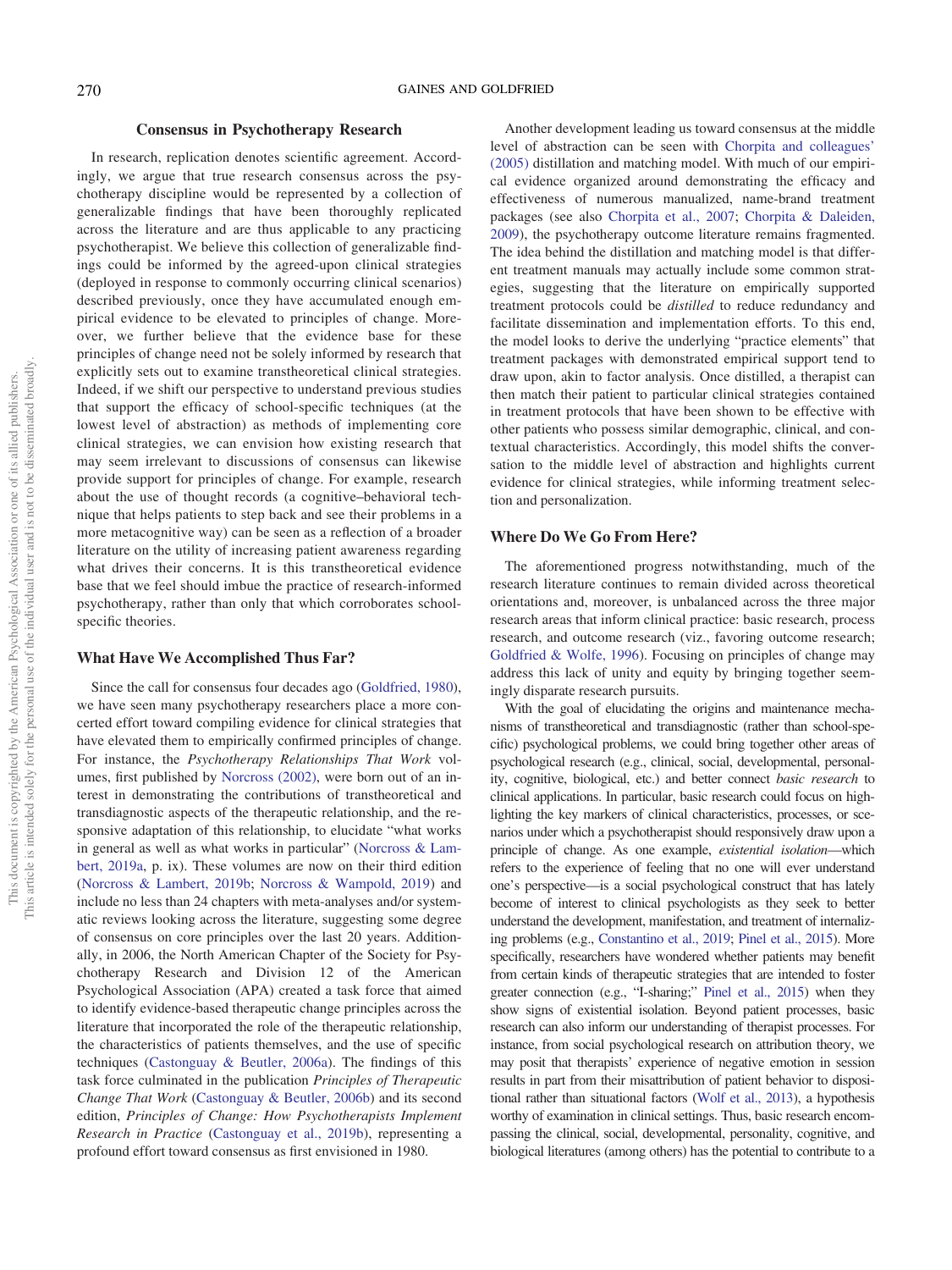consensual knowledge base with utility for psychotherapy practice. Indeed, at least with respect to future cognitively and biologically informed research, the National Institute of Mental Health's Research Domain Criteria initiative may provide the very funding mechanism needed to support this work [\(Goldfried, 2019\)](#page-8-3).

With regard to *process research*, the above texts (e.g., [Caston](#page-7-1)[guay et al., 2019b;](#page-7-1) [Norcross & Lambert, 2019b](#page-8-15); [Norcross &](#page-8-16) [Wampold, 2019](#page-8-16)) are a laudable achievement, but they present predominantly correlational findings, meaning the principles contained therein can only be considered candidate mechanisms of change for the average patient. In order to fully elevate clinical strategies to principles of change, we must move beyond metaanalyses of correlational evidence to instead experimentally test putative change mechanisms. For such principles to have clinical utility for practicing therapists, we must also move beyond what matters for the average patient to understand what in particular works best for whom, and under what clinical conditions certain principles are more or less impactful (i.e., moderators). When we uncover nuance, it should not warrant the demotion of a principle from the status of principle of change, but rather allow us to further qualify the principle to inform therapist responsivity and treatment personalization. For example, transtheoretical meta-analytic evidence supports that insight (or self-understanding or awareness, depending on your preferred terminology) is associated with better outcomes for the average patient (e.g., [Jennissen et al., 2018\)](#page-8-20). However, future research may also inform us that some patients find certain types of insight-promoting techniques more beneficial than others, that insight itself is a more potent contributor to outcome for certain patients, or even that certain use insight more therapeutically than others (as has been supported in one study for the therapeutic alliance; [Coyne et al., 2021\)](#page-8-21). Thus, potential interactions among demographic, clinical, and contextual characteristics need to be considered when building the evidence base for principles of change. In addition to these future empirical directions, process researchers will also need to further aggregate the existing evidence for principles of change by abstracting common clinical strategies from the literature on theory-specific techniques.

Approaches like the distillation and matching model, which essentially provide a frequency count of effective manuals that reflect common clinical strategies [\(Chorpita et al., 2005](#page-7-4); [Chorpita](#page-7-6) [& Daleiden, 2009](#page-7-6)), may prove useful for leveraging existing outcome research. If we see the techniques drawn upon by empirically supported, theory-specific protocols as manifestations of common principles of change, such a model can help to make sense of the scope of the extant outcome literature. Furthermore, given that the distillation and matching model can be used to examine the evidence base for clinical strategies across higherorder interactions of patient demographic, clinical, and contextual characteristics, it may also be useful for highlighting possible clinical strategies in need of further empirical support from process research. As one example, researchers could examine the clinical strategies shown to be effective in manuals tested on older adult patients with anhedonia, and then compare this list of strategies to those shown to be effective for patients with other combinations of characteristics (e.g., college-aged patients with anhedonia). Discrepancies between the lists might point to clinical strategies in need of future investigation with specific populations, or they may inform treatment personalization efforts by helping to formulate hypotheses about whether certain principles of change work better for some patients or in certain contexts more so than others.

Going forward, we believe psychotherapy researchers need to leave behind the traditional overemphasis on the top-down, school-specific approach to research and adopt more of a bottomup, data-driven, and patient-centered approach. Although these approaches to research are by no means mutually exclusive, an effective research program needs to draw upon both in order to provide a remedy to the fragmentation that currently characterizes our discipline. Given the historical imbalance between these two approaches, we believe that a more thoughtful shift toward a bottom-up approach would achieve a healthier balance across these research foci, better unify the discipline, and highlight the utility of the research literature for all practicing clinicians, not just those who ascribe to a particular theory that is being examined empirically. As we later discuss, doing so could have major implications for the future of psychotherapy training.

To illustrate what we envision, from clinical observation [\(Sulli](#page-9-4)[van, 1954\)](#page-9-4) and the accumulation of empirical research (e.g., [Con](#page-8-22)[stantino et al., 2018](#page-8-22)), it is evident that patient expectations play an important role in treatment outcomes. In order for therapists to practice in accordance with research-informed psychotherapy, there must be an evidence base of clinical strategies for therapists to draw upon that details how best to respond when patients demonstrate low expectations. Therefore, initially informed by clinical observation, we foresee the field moving toward investigating markers of key clinical conditions (basic research) and flexible, evidence-based therapeutic responses that draw upon transtheoretical principles of change (process and outcome research).

Although therapy-related research has included some of the most fruitful progress in the direction of consensus thus far, it has yet to have a profound impact on changes to practice, research, and training. We believe that this is due, in part, to restricted discipline-wide communication.

#### Professionally Communicating With Colleagues

In working toward consensus in research and practice, our contributions are filtered by what we have been exposed to, namely through conducting our own clinical and research work within our unique professional communities. When discipline-wide barriers (e.g., division between orientations, practice–research gap) shape these contributions, they influence our ability to communicate with one another—let alone communicate about on what we can agree. Historically, communication barriers have meant that mental health professionals have not spoken the same language or operated in the same spheres. Researchers, as well as clinicians, tend to align with different professional organizations, subscribe to different listservs, attend different theory- or diagnosis-specific conferences, and publish in different theory- or diagnosisspecific journals. This division fosters an in-group/out-group mentality among schools of therapy, which exists alongside the practice– research gap. Researchers have been criticized for decades for ignoring the needs of practicing clinicians, instead directing their work toward the latest funding opportunities [\(Castonguay et al., 2019a](#page-7-7)). Therapists who are interested in consuming the research literature may be barred entry to the platforms in which academics often present their findings, especially if they do not have access to peer-reviewed publications. Consequently, psychotherapy researchers and practitioners across schools have essentially spoken *at* one another in different spheres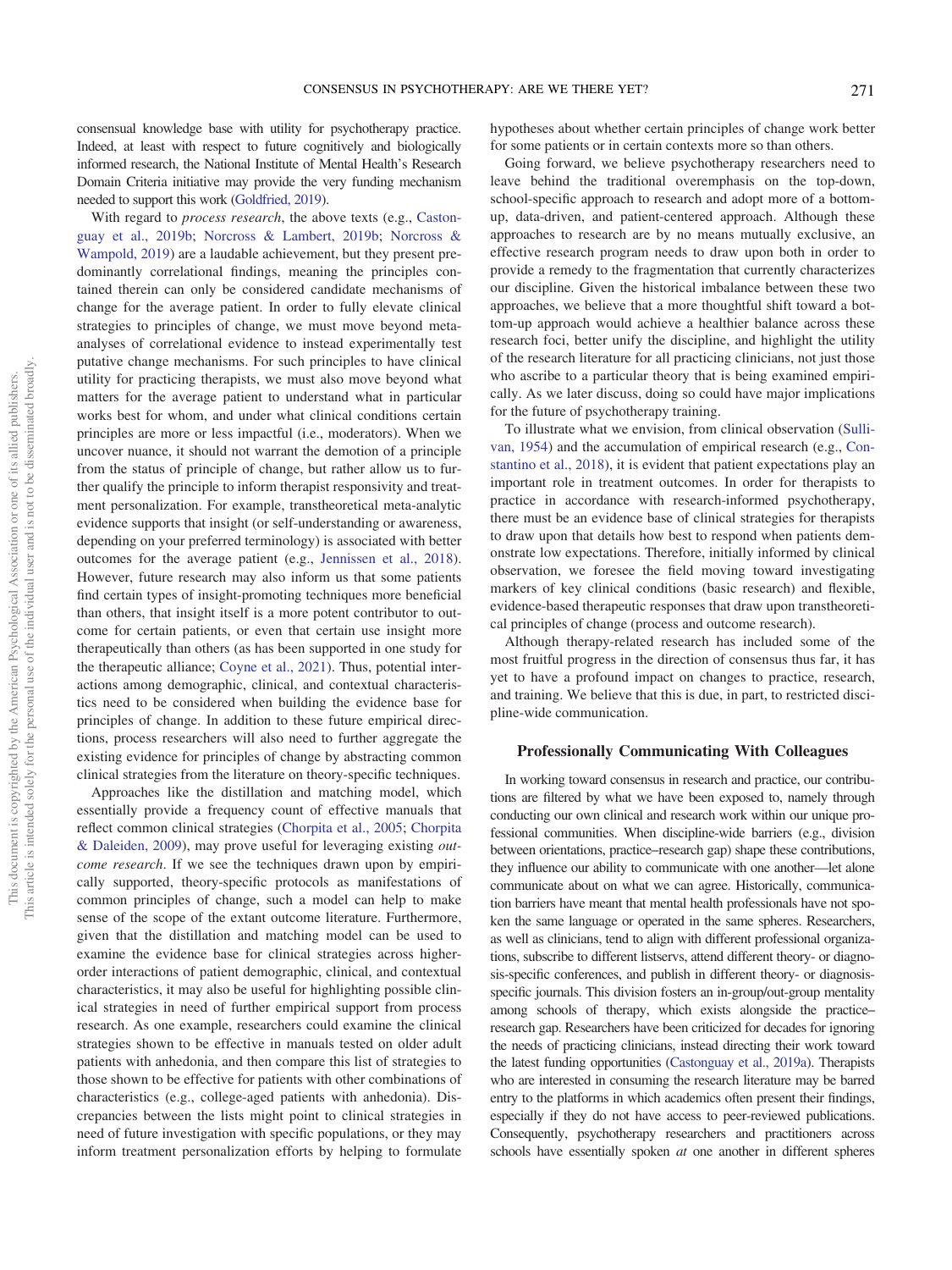rather than with one another in a shared sphere, hindering progress toward finding common ground.

### What Have We Accomplished Thus Far?

To combat these communication challenges, there have been multiple efforts to connect psychotherapy researchers and practitioners of various backgrounds and orientations, foster community, and open up new dialogues [\(Goldfried, 2019\)](#page-8-3). For instance, the Society for Psychotherapy Research (SPR; [https://www](https://www.psychotherapyresearch.org) [.psychotherapyresearch.org\)](https://www.psychotherapyresearch.org) was founded in 1970 to bring together psychotherapy researchers of various theoretical orientations and disseminate research-supported psychotherapy to practitioners. Another high-profile example of such communitybuilding is the Society for the Exploration of Psychotherapy Integration (SEPI; <https://www.sepiweb.org>), which was founded in 1983 to provide a home not just for academics, but also for practicing clinicians across orientations who are interested in psychotherapy integration. Over the last three and a half decades, SEPI has worked to engage practitioners and researchers of varying schools through the creation of the Journal of Psychotherapy Integration (JPI), the quarterly newsletter The Integrative Therapist, and a special recurring JPI series—"Practice-Oriented Evidence Reviews."

Additionally, the growth of patient-centered and practice-oriented research in recent years illustrates an attempt to move beyond a history of so-called empirical imperialism, where researchers unidirectionally report their findings to clinicians ([Cas](#page-7-8)[tonguay, 2011\)](#page-7-8). To address the practice–research gap, there has been an increased effort to involve practicing clinicians in both research study design (e.g., practice research networks) and dissemination of findings ([Castonguay et al., 2013\)](#page-7-9). With regard to the latter, the latest edition of Principles of Change: How Psychotherapists Implement Research in Practice ([Castonguay et al.,](#page-7-1) [2019b\)](#page-7-1) gives practicing clinicians a platform to voice how they choose to implement (or when they choose not to use) various principles of change in their work, helping to demystify the clinical applicability of the research literature. In addition, the collaboration of APA's Division 12 and Division 29 in the Two-Way Bridge Between Research & Practice initiative ([Goldfried et al.,](#page-8-23) [2014](#page-8-23); <https://www.stonybrook.edu/commcms/two-way-bridge/>) represents an attempt to foster a bidirectional dialogue between researchers and clinicians regarding empirical findings. Namely, this initiative was designed to elicit feedback from practitioners on how empirically supported treatments fair in their work. Through this exchange, practicing clinicians can highlight, for example, the limitations of treatments tested in clinical trials, thereby helping to direct future research and make it more clinically actionable for practicing psychotherapists.

Despite some notable progress, a division nonetheless persists between researchers and clinicians of different schools, inhibiting consensus. Those outwardly interested in finding common ground tend to be the researchers and practitioners who have already shown interest in psychotherapy integration (e.g., SPR and SEPI members). We maintain that obtaining consensus across a discipline with interests as diverse as ours inherently necessitates participation beyond like-minded peers. Accordingly, we believe that existing efforts have not produced consensus because they have failed to consistently engage a wide enough audience to prove

fruitful. Moreover, contributing to consensus requires that one demonstrate a willingness to question one's habits of thought and practice, which are deeply entrenched and difficult to change. When careers depend on receiving recognition for one's ideas and when it is habitual to think in terms of carving out one's niche, it is easy to see how even well-intentioned efforts to bring about unity can devolve into another horse race. Thus, we also believe that the existing work toward consensus reviewed above has fallen short because these efforts have understandably become another arena in which competition outweighs unity, given the clear lack of incentivization for the latter. To resolve these issues, we may need to increase our exposure to other disciplines, clinical schools of thought, and less familiar areas of the literature; expand our professional circles and foster new lines of communication; and engage the next generation of psychotherapy professionals committed to changing the status quo.

### Where Do We Go From Here?

We believe the next step toward actualizing consensus in research and practice requires enabling unfettered communication with a shared language in a shared sphere through the creation of an "invisible college" consisting of individuals interested in pursuing a common professional goal ([Wagner, 2008](#page-9-5)). Social media may provide a facilitative platform for realizing this step. Technology-driven applications that allow for consuming novel content and interfacing with broader communities are now ubiquitous. Importantly, the success of online social media and content-dissemination technologies is often predicated on using common, accessible language. Should the psychotherapy discipline choose to prioritize this aim, we are poised to usher in a new era of unencumbered professional exchange by drawing on these instruments of social connectedness.

The utility of online networking platforms has been demonstrated beyond mere leisure activity to encompass scholarly applications, including content sharing, creation, and discussion. Journals and publishing websites now have "share" buttons to allow for seamless circulation of articles via email, Facebook, Twitter, LinkedIn, Reddit, and WeChat. Additionally, smartphone apps like Researcher allow users to easily peruse abstracts and sync peer-reviewed articles of interest to citation manager services (e.g., Zotero, Mendeley) or share them to social media. Content creation and sharing platforms like YouTube and Vimeo present a unique opportunity to disseminate creative educational and training resources that can speak to a broader audience in a user-friendly, digestible format. Psychotherapists have already capitalized on some of these platforms. For example, the "Teaching and Learning Evidence-Based Relationships: Interviews with the Experts" YouTube video accompaniments to the Psychotherapy Relationships That Work chapters [\(Norcross & Lambert, 2019b](#page-8-15); [Norcross & Wam](#page-8-16)[pold, 2019](#page-8-16)) created by Division 29 of APA allow new audiences to learn about meta-analytic findings directly from the study authors ([https://www.societyforpsychotherapy.org/teaching-learning-evidence](https://www.societyforpsychotherapy.org/teaching-learning-evidence-based-relationships/) [-based-relationships/](https://www.societyforpsychotherapy.org/teaching-learning-evidence-based-relationships/)). Moreover, we have seen a growth in the demand for and use of video conferencing technologies, online workshops, and webinars to facilitate discourse amidst social distancing guidelines (e.g., Telepsychotherapy in the Age of COVID-19 and An Overview of Psychotherapy Integration: History and Current Issues webinars put on by SEPI; [https://www.sepiweb.org/page/](https://www.sepiweb.org/page/webinar_recordings) [webinar\\_recordings\)](https://www.sepiweb.org/page/webinar_recordings). These resources may improve the flow of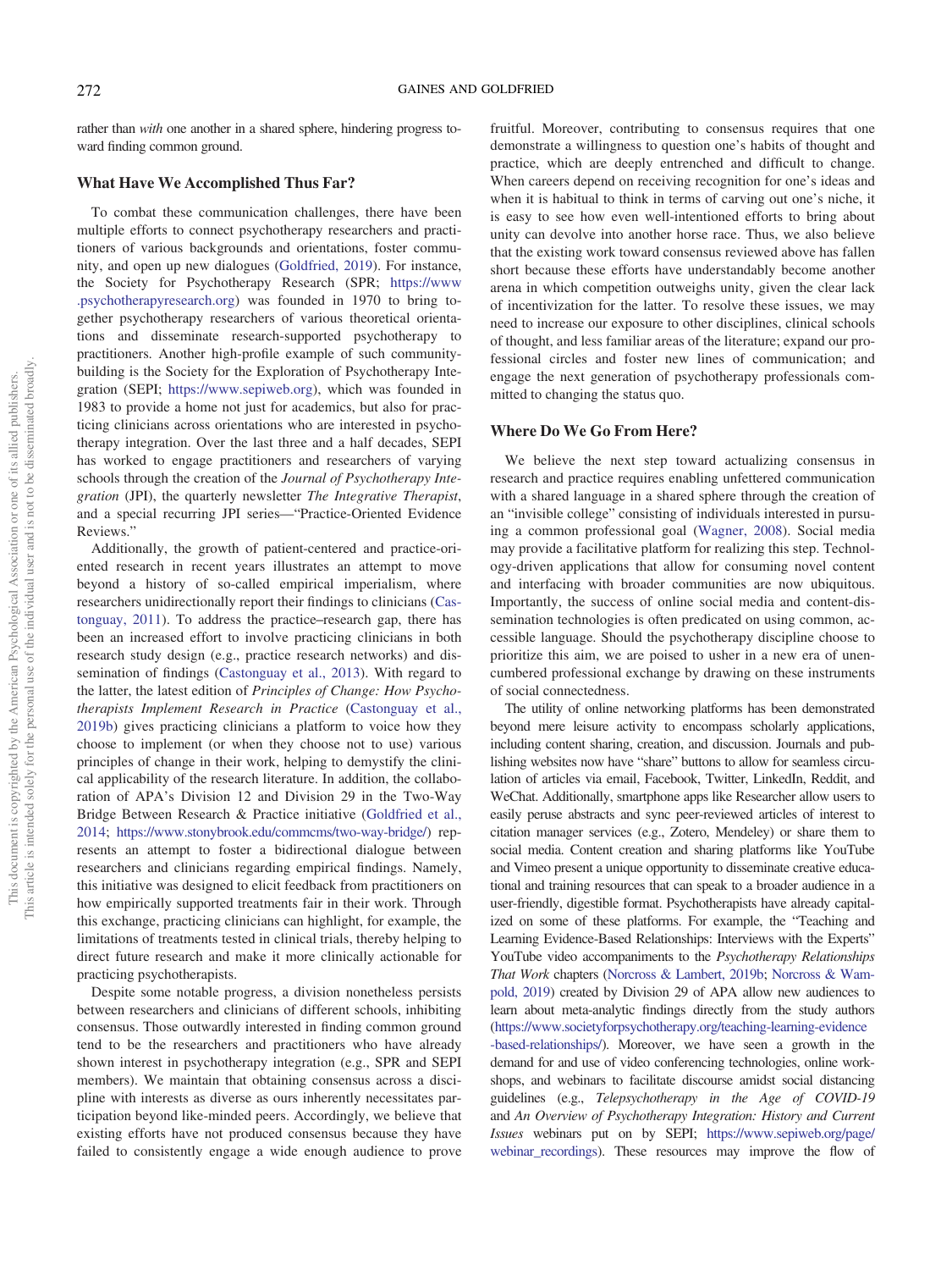scholarly exchange across traditional impediments by engaging researchers and clinicians in both content and methods of communication they may not otherwise access. Thus, the advantage of such platforms for actualizing consensus lies in their potential to curate novel content, so long as they are used in earnest to increase exposure beyond one's area of expertise. Reaching consensus in psychotherapy will require broadly disseminating different areas of the literature to new audiences and engaging them in a conversation about what constitutes our core.

Beyond content-sharing and creation applications, social media websites can be tools for engaging a wider audience and conversing with those beyond our immediate social and professional circles. For example, there are social platforms (e.g., Research-Gate, Academia.edu) that allow for intra-academic exchange in addition to content sharing, but networking among psychotherapy professionals need not be—and arguably, should not be—confined to these sites. Perhaps the best example of the permeation of social media culture into academia can be seen with the growth of "academic Twitter" as a teaching, learning, networking, and professional development tool ([Malik et al., 2019\)](#page-8-24). There are now resources to assist academics with cultivating a presence on Twitter, complete with step-by-step directions for creating threads to discuss recent publications [\(Quintana, 2020\)](#page-9-6), and there is some preliminary evidence that tweeting is positively associated with dissemination of findings (e.g., h-index; [Coret et al., 2020](#page-8-25)) and subsequent citation of scholarly work [\(Luc et al., 2021](#page-8-26); [Quintana & Doan, 2016](#page-9-7)). The durable impact of this activity on traditional metrics of productivity calls into question the common depiction of social media as a "fleeting" medium for academic exchange ([Han, 2021\)](#page-8-27). Furthermore, the increased use of 'altmetrics' (which capture online engagement with scholarly work; [Priem, 2010](#page-9-8)) suggests unique scholarly influence of social media and academic interest in operationalizing such engagement. To see the permeation of social media culture into the academic realm, one only need turn to the latest editions of the Publication Manual of the American Psychological Association ([American Psychological Associa](#page-7-10)[tion, 2020](#page-7-10)) and the AMA Manual of Style ([The JAMA Network](#page-9-9) [Editors, 2019\)](#page-9-9), which include guidance surrounding the citing of tweets, Facebook posts, and YouTube videos (not to mention, they recommend following @APAStyle and @AMAManual on social media platforms).

Although the value of social media for professionals has often been viewed through the lens of self-promotion, academics also report using Twitter for sharing scholarly literature and opening a dialogue with colleagues ([Priem & Costello, 2010](#page-9-10); [Stewart, 2015\)](#page-9-11). Beyond merely curating a feed of the latest work in one's field, "open networks" may prove to be particularly useful for facilitating an exchange across areas of expertise and providing new opportunities for intradisciplinary and interdisciplinary collaboration that may not otherwise occur through traditional means [\(Col](#page-8-28)[lins et al., 2016;](#page-8-28) [Priem & Costello, 2010](#page-9-10); [Stewart, 2015;](#page-9-11) [Veletsianos, 2012](#page-9-12)). Of course, given that these platforms are merely tools for fostering connection across traditional barriers, individual users must commit to expanding their social and professional circles in order for such platforms to help bring about progress. Admittedly, without this commitment, it is easy to envision how segregation within psychotherapy camps could be recapitulated across social media. Considering the prominence of these platforms, we will need to explore how best to leverage them to

find common ground while mitigating further fragmentation. The next generation of psychotherapy professionals who have grown up with this technology are well-equipped to tackle such a challenge. Although it is likely to represent a difficult-to-comprehend perspective for some (including the second author of this article), it is nonetheless our professional future.

As other fields advocate for the use of these platforms for professional and academic purposes (e.g., [Gómez Rivas et al., 2019;](#page-8-29) [Han, 2021](#page-8-27); [Osterrieder, 2013\)](#page-8-30), perhaps we should more thoughtfully consider the utility of these technologies for the psychotherapy discipline, especially given our history of division. Importantly, one key feature of many social media and contentsharing platforms is that they are free to use by all. This low barrier to entry means that practicing clinicians, who may be particularly interested in fostering communication with other mental health care professionals, can feasibly engage with academics in conversations about our agree-upon core. Free usage has implications for engagement not only among psychotherapy researchers and practitioners (intradisciplinary) and within academia (interdisciplinary), but also beyond professional circles, which some have argued may be an important place for the discipline to turn its attention (e.g., [Aafjes-van Doorn, 2017\)](#page-7-11). With the relatively unchecked rise of the antiscience movement on some social media platforms in other fields, interaction with the wider public may be of utmost importance going forward, although such outreach may need to be more adequately incentivized for academics and clinicians [\(Hotez, 2020](#page-8-31)). To be sure, patients are already using social media to converse about mental health and psychotherapy, and psychotherapy researchers and practitioners have valuable perspectives to contribute to this conversation.

We argue that work toward consensus in clinical practice and research is particularly well-suited to benefit from the sort of open informational exchange within an invisible college. Much as the rise of the internet has increased our global connectivity, social media platforms can open new dialogues across a wide range of professionals with different orientations, specialties, degrees, and training backgrounds, when such discussions may have previously been limited to annual meetings or existing collaborations. We believe that enabling these new conversations can provide greater unity and communication regarding ongoing work across the discipline, thereby accelerating the timeline for actualizing consensus in practice and research. Although the idea of creating invisible colleges dates back to the 17th century [\(Wagner, 2008](#page-9-5)), our current technology has now made it an exciting and most workable reality.

#### **Conclusion**

In this article, we have provided an introduction to conceptualizing consensus in the distinct but overlapping domains of psychotherapy practice and research. In practice, we view consensus as the agreement on core clinical strategies that transcend theoretical orientations. In research, we view consensus as the evolving collection of empirically replicated therapeutic change principles. We believe that rooting our work at the middle level of abstraction between theories and techniques of therapy provides the best means for transcending perennial fragmentation between psychotherapy practitioners and researchers across schools that is perpetuated by operating at the levels of theory (highest level of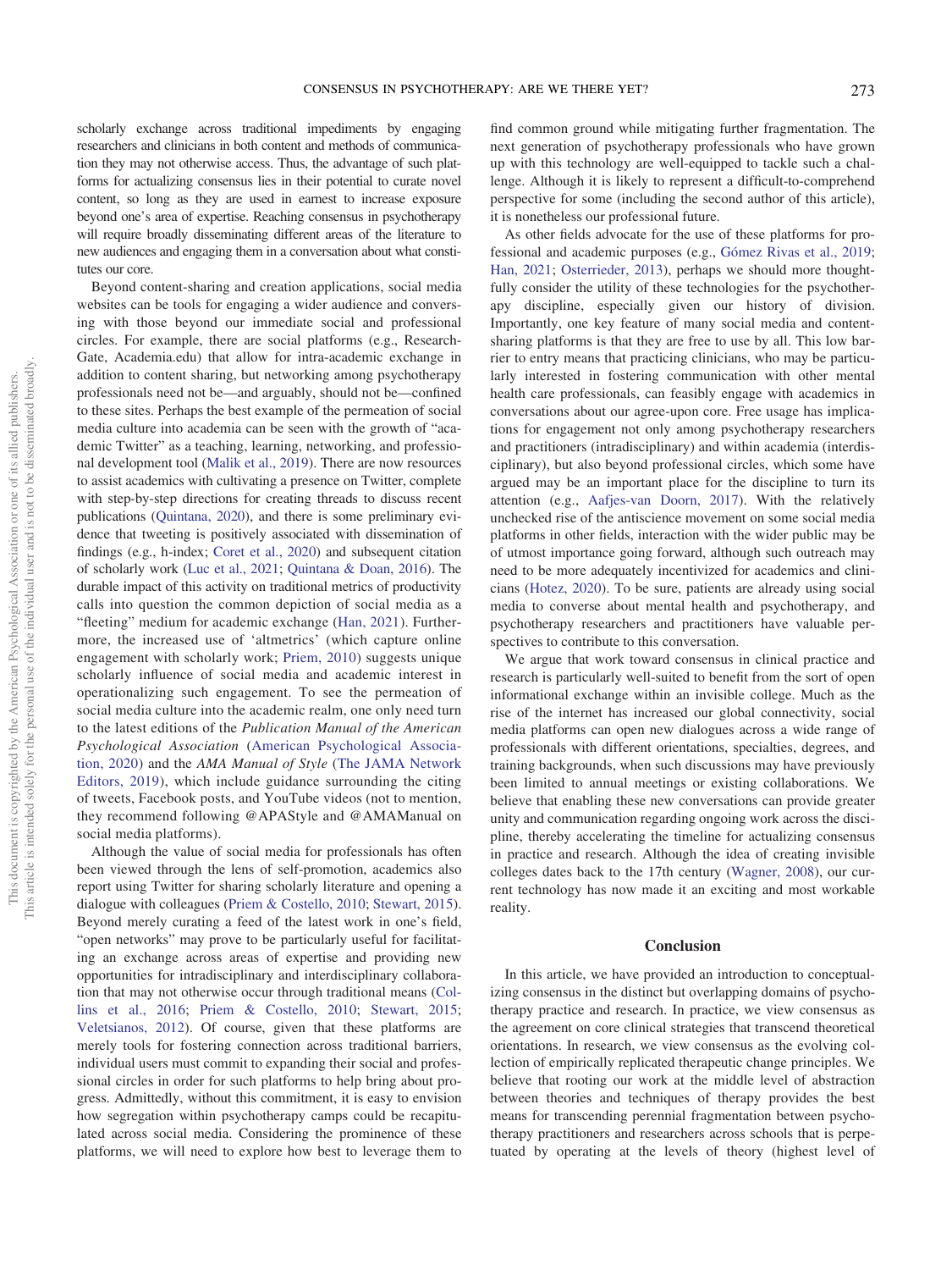abstraction) and clinical techniques (lowest level of abstraction). Although there has certainly been progress in this manner, the psychotherapy discipline remains a relatively immature science and practice, no doubt influenced by our continued division and dedication to our own personal and professional interests.

To truly achieve consensus, the field of psychotherapy needs to move toward bottom-up, evidence-driven approaches to psychotherapy practice and research (and all of their complexities), consistent with what [Skinner \(1950\)](#page-9-13) once argued. Clinical practice need not be influenced predominantly by self-contained, school-specific theory systems. Rather, psychotherapists need to make sense of and thoroughly draw upon the wider research literature (i.e., beyond that which supports their own school), and they can play a crucial role in helping to highlight clinically significant and high-frequency transdiagnostic and transtheoretical phenomena that necessitate therapist responsivity. With such clinical observation, empirical attention by basic, process, and outcome researchers can be directed toward investigating these clinical incidents and studying how best to respond to them as a means of promoting research-informed practice. Even with this progress, however, consensus in the field of psychotherapy will ultimately depend on how we choose to professionally communicate with colleagues as we work toward these goals. Although the landscape of social media will undoubtedly evolve in unpredictable ways, these platforms have the potential for optimizing collaborative interaction. As generations adept at using social media continue to matriculate into the psychotherapy discipline, leveraging these platforms to enhance the flow of information may prove invaluable for developing an invisible college among professionals interested in furthering the field of psychotherapy toward mature-science consensus, as opposed to the division that characterizes fledgling sciences.

As we have previewed, our arguments raise questions about training the next generation of psychotherapists. Taken with growing evidence supporting therapist flexibility [\(Owen & Hilsenroth,](#page-8-32) [2014](#page-8-32)), we believe that an effective, transtheoretical training paradigm must involve teaching therapists to attune to clinically meaningful scenarios and respond to them using evidence-based strategies that draw upon consensually derived principles of change ([Gaines et al., 2021\)](#page-8-11). If we expect practice and research to move toward evidence-based, data-driven approaches, there is no question our training practices need to follow suit.

Answering this call, Constantino and colleagues present an "ifthen" responsive framework that proposes clinical training and practice be guided by a compendium of research-supported responses to clinically observed markers of key challenges in therapy ([Boswell et al., 2020](#page-7-12); [Constantino et al., 2013;](#page-8-12) [Constantino et](#page-8-33) [al., 2020](#page-8-33)). Importantly, this is an approach to psychotherapy training and practice that is patient-centered, transdiagnostic and transtheoretical, clinically relevant and observable, and researchdriven, subsuming all relevant findings. Moreover, it seeks to compile a collection—and perhaps a taxonomy—of "if" markers of key clinical events that can "then" be addressed using consensual, evidence-based responses. For example, if there are signs of decreasing motivation, then one should consider implementing an evidence-based, motivation-enhancing intervention. The key would be to learn an armamentarium of consensual, evidencebased responsiveness strategies that are more concerned with effectively addressing common clinical scenarios and meeting patients' personal needs than with adhering to specific brands of treatment. To us, a shift toward a modular, responsive, and transtheoretical training paradigm—accompanied by research evidence, clinical guidelines, and video illustrations—would be revolutionary in its ability to unify divided camps, and it would be poised to inform, as well as benefit from, a movement toward consensus. We direct readers interested in helping the field to adopt transtheoretical, principle-based, and modular training practices to the works of Boswell, Constantino, Eubanks-Carter, and colleagues (e.g., [Boswell et al., 2020](#page-7-12); [Constantino et al., 2013;](#page-8-12) [Constantino et](#page-8-33) [al., 2020](#page-8-33); [Eubanks-Carter et al., 2015](#page-8-34)).

### References

- <span id="page-7-11"></span>Aafjes-van Doorn, K. (2017). Psychotherapists as professional communicators: What about the online media? Psychotherapy Bulletin, 52(3), 21–28.
- <span id="page-7-10"></span>American Psychological Association. (2020). Publication manual of the American Psychological Association (7th ed.). [https://doi.org/10.1037/](https://doi.org/10.1037/0000165-000) [0000165-000](https://doi.org/10.1037/0000165-000)
- <span id="page-7-12"></span>Boswell, J. F., Constantino, M. J., & Goldfried, M. R. (2020). A proposed makeover of psychotherapy training: Contents, methods, and outcomes. Clinical Psychology: Science and Practice, 27(3), Article e12340. <https://doi.org/10.1111/cpsp.12340>
- <span id="page-7-8"></span>Castonguay, L. G. (2011). Psychotherapy, psychopathology, research and practice: Pathways of connections and integration. Psychotherapy Research, 21(2), 125–140. <https://doi.org/10.1080/10503307.2011.563250>
- <span id="page-7-9"></span>Castonguay, L. G., Barkham, M., Lutz, W., & McAleavey, A. (2013). Practice-oriented research: Approaches and applications. In M. J. Lambert (Ed.), Bergin and Garfield's handbook of psychotherapy and behavior change (6th ed., pp. 85–183). Wiley.
- <span id="page-7-2"></span>Castonguay, L. G., & Beutler, L. E. (2006a). Principles of therapeutic change: A task force on participants, relationships, and techniques factors. Journal of Clinical Psychology, 62(6), 631–638. [https://doi.org/10](https://doi.org/10.1002/jclp.20256) [.1002/jclp.20256](https://doi.org/10.1002/jclp.20256)
- <span id="page-7-3"></span>Castonguay, L. G., & Beutler, L. E. (Eds.). (2006b). Principles of therapeutic change that work. Oxford University Press.
- <span id="page-7-7"></span>Castonguay, L. G., Constantino, M. J., & Beutler, L. E. (2019a). Implementing evidence-based principles of therapeutic change: A bidirectional collaboration between clinicians and researchers. In L. G. Castonguay, M. J. Constantino, & L. E. Beutler (Eds.), Principles of change: How psychotherapists implement research in practice (pp. 3–12). Oxford University Press. [https://doi.org/10.1093/med-psych/](https://doi.org/10.1093/med-psych/9780199324729.003.0001) [9780199324729.003.0001](https://doi.org/10.1093/med-psych/9780199324729.003.0001)
- <span id="page-7-1"></span>Castonguay, L. G., Constantino, M. J., & Beutler, L. E. (Eds.). (2019b). Principles of change: How psychotherapists implement research in practice. Oxford University Press. [https://doi.org/10.1093/med-psych/](https://doi.org/10.1093/med-psych/9780199324729.001.0001) [9780199324729.001.0001](https://doi.org/10.1093/med-psych/9780199324729.001.0001)
- <span id="page-7-5"></span>Chorpita, B. F., Becker, K. D., & Daleiden, E. L. (2007). Understanding the common elements of evidence-based practice: Misconceptions and clinical examples. Journal of the American Academy of Child & Adolescent Psychiatry, 46(5), 647–652. <https://doi.org/10.1097/chi.0b013e318033ff71>
- <span id="page-7-6"></span>Chorpita, B. F., & Daleiden, E. L. (2009). Mapping evidence-based treatments for children and adolescents: Application of the distillation and matching model to 615 treatments from 322 randomized trials. Journal of Consulting and Clinical Psychology, 77(3), 566–579. [https://doi.org/](https://doi.org/10.1037/a0014565) [10.1037/a0014565](https://doi.org/10.1037/a0014565)
- <span id="page-7-4"></span>Chorpita, B. F., Daleiden, E. L., & Weisz, J. R. (2005). Identifying and selecting the common elements of evidence based interventions: A distillation and matching model. Mental Health Services Research, 7(1), 5–20. <https://doi.org/10.1007/s11020-005-1962-6>
- <span id="page-7-0"></span>Cole, S. (1992). Making science: Between nature and society. Harvard University Press.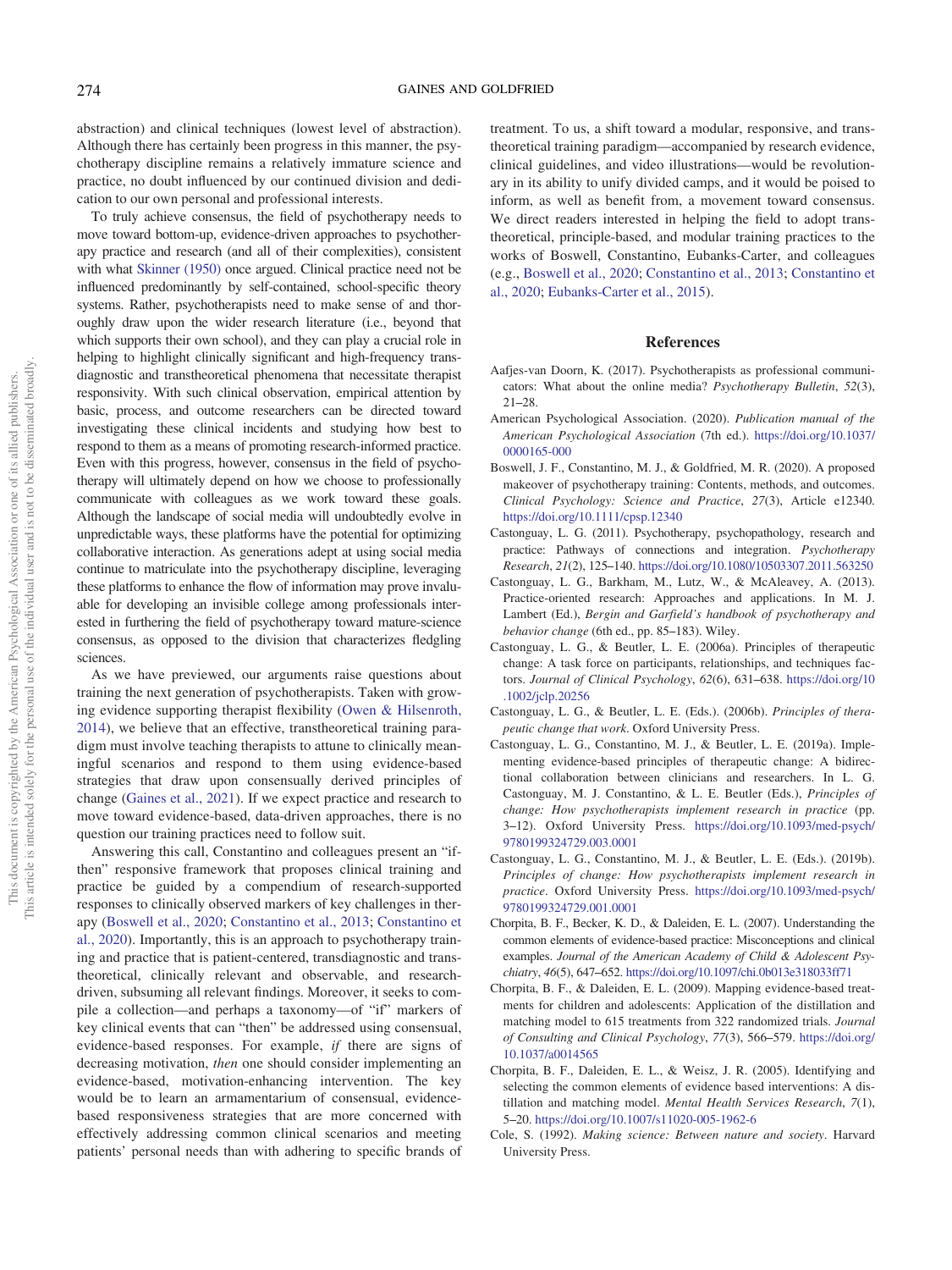- <span id="page-8-28"></span>Collins, K., Shiffman, D., & Rock, J. (2016). How are scientists using social media in the workplace? PLoS ONE, 11(10), Article e0162680. <https://doi.org/10.1371/journal.pone.0162680>
- <span id="page-8-10"></span>Constantino, M. J., & Bernecker, S. L. (2014). Bridging the common factors and empirically supported treatment camps: Comment on Laska, Gurman, and Wampold. Psychotherapy, 51(4), 505–509. [https://doi.org/](https://doi.org/10.1037/a0036604) [10.1037/a0036604](https://doi.org/10.1037/a0036604)
- <span id="page-8-12"></span>Constantino, M. J., Bernecker, S. L., Boswell, J. F., & Castonguay, L. G. (2013). Context-responsive psychotherapy integration as a framework for a unified clinical science: Conceptual and empirical considerations. Journal of Unified Psychotherapy and Clinical Science, 2(1), Article 20.
- <span id="page-8-33"></span>Constantino, M. J., Coyne, A. E., & Muir, H. J. (2020). Evidence-based therapist responsivity to disruptive clinical process. Cognitive and Behavioral Practice, 27(4), 405–416. <https://doi.org/10.1016/j.cbpra.2020.01.003>
- <span id="page-8-6"></span>Constantino, M. J., Morrison, N. R., Coyne, A. E., & Howard, T. (2017). Exploring therapeutic alliance training in clinical and counseling psychology graduate programs. Training and Education in Professional Psychology, 11(4), 219–226. <https://doi.org/10.1037/tep0000157>
- <span id="page-8-18"></span>Constantino, M. J., Sommer, R. K., Goodwin, B. J., Coyne, A. E., & Pinel, E. C. (2019). Existential isolation as a correlate of clinical distress, beliefs about psychotherapy, and experiences with mental health treatment. Journal of Psychotherapy Integration, 29(4), 389–399. [https://doi](https://doi.org/10.1037/int0000172) [.org/10.1037/int0000172](https://doi.org/10.1037/int0000172)
- <span id="page-8-22"></span>Constantino, M. J., Vîsla, A., Coyne, A. E., & Boswell, J. F. (2018). A meta-analysis of the association between patients' early treatment outcome expectation and their posttreatment outcomes. Psychotherapy, 55(4), 473–485. <https://doi.org/10.1037/pst0000169>
- <span id="page-8-25"></span>Coret, M., Rok, M., Newman, J., Deonarain, D., Agzarian, J., Finley, C., Shargall, Y., Malik, P. R. A., Patel, Y., & Hanna, W. C. (2020). Twitter activity is associated with a higher research citation index for academic thoracic surgeons. The Annals of Thoracic Surgery, 110(2), 660–663. <https://doi.org/10.1016/j.athoracsur.2019.09.075>
- <span id="page-8-21"></span>Coyne, A. E., Constantino, M. J., Boswell, J. F., & Kraus, D. R. (2021). Therapist-level moderation of within- and between-therapist process-outcome associations [Manuscript submitted for publication]. Department of Psychological and Brain Sciences, University of Massachusetts Amherst.
- <span id="page-8-34"></span>Eubanks-Carter, C., Muran, J. C., & Safran, J. D. (2015). Alliance-focused training. Psychotherapy, 52(2), 169–173. <https://doi.org/10.1037/a0037596>
- <span id="page-8-11"></span>Gaines, A. N., Goldfried, M. R., & Constantino, M. J. (2021). Revived call for consensus in the future of psychotherapy. Evidence-Based Mental Health, 24(1), 2–4. <https://doi.org/10.1136/ebmental-2020-300208>
- <span id="page-8-4"></span>Goldfried, M. R. (1980). Toward the delineation of therapeutic change principles. American Psychologist, 35(11), 991–999. [https://doi.org/10](https://doi.org/10.1037/0003-066X.35.11.991) [.1037/0003-066X.35.11.991](https://doi.org/10.1037/0003-066X.35.11.991)
- <span id="page-8-0"></span>Goldfried, M. R. (2000). Consensus in psychotherapy research and practice: Where have all the findings gone? Psychotherapy Research, 10(1), 1–16. <https://doi.org/10.1080/713663590>
- <span id="page-8-3"></span>Goldfried, M. R. (2019). Obtaining consensus in psychotherapy: What holds us back? American Psychologist, 74(4), 484–496. [https://doi.org/](https://doi.org/10.1037/amp0000365) [10.1037/amp0000365](https://doi.org/10.1037/amp0000365)
- <span id="page-8-23"></span>Goldfried, M. R., Newman, M. G., Castonguay, L. G., Fuertes, J. N., Magnavita, J. J., Sobell, L., & Wolf, A. W. (2014). On the dissemination of clinical experiences in using empirically supported treatments. Behavior Therapy, 45(1), 3–6. <https://doi.org/10.1016/j.beth.2013.09.007>
- <span id="page-8-5"></span>Goldfried, M. R., Pachankis, J. E., & Goodwin, B. J. (2019). A history of psychotherapy integration. In J. C. Norcross & M. R. Goldfried (Eds.), Handbook of psychotherapy integration (3rd ed., pp. 28–63). Oxford University Press. <https://doi.org/10.1093/med-psych/9780190690465.003.0002>
- <span id="page-8-17"></span>Goldfried, M. R., & Wolfe, B. E. (1996). Psychotherapy practice and research. Repairing a strained alliance. American Psychologist, 51(10), 1007–1016. <https://doi.org/10.1037/0003-066X.51.10.1007>
- <span id="page-8-29"></span>Gómez Rivas, J., Carrion, D. M., Tortolero, L., Veneziano, D., Esperto, F., Greco, F., Cacciamani, G., Dourado Meneses, A., Okhunov, Z., & Rodriguez Socarrás, M. (2019). Scientific social media, a new way to

expand knowledge. What do urologists need to know? [English ed.]. Actas Urologicas Espanolas, 43(5), 269–276. [https://doi.org/10.1016/j](https://doi.org/10.1016/j.acuroe.2019.04.005) [.acuroe.2019.04.005](https://doi.org/10.1016/j.acuroe.2019.04.005)

- <span id="page-8-27"></span>Han, J. J. (2021). To tweet or not to tweet: No longer the question. The Annals of Thoracic Surgery, 111(1), 300–301. [https://doi.org/10.1016/j](https://doi.org/10.1016/j.athoracsur.2020.04.070) [.athoracsur.2020.04.070](https://doi.org/10.1016/j.athoracsur.2020.04.070)
- <span id="page-8-31"></span>Hotez, P. J. (2020). Combating antiscience: Are we preparing for the 2020s? PLoS Biology, 18(3), Article e3000683. [https://doi.org/10.1371/](https://doi.org/10.1371/journal.pbio.3000683) [journal.pbio.3000683](https://doi.org/10.1371/journal.pbio.3000683)
- <span id="page-8-20"></span>Jennissen, S., Huber, J., Ehrenthal, J. C., Schauenburg, H., & Dinger, U. (2018). Association between insight and outcome of psychotherapy: Systematic review and meta-analysis. The American Journal of Psychiatry, 175(10), 961–969. <https://doi.org/10.1176/appi.ajp.2018.17080847>
- <span id="page-8-2"></span>Kuhn, T. S. (1970). The structure of scientific revolutions. University of Chicago Press.
- <span id="page-8-1"></span>Loewer, B., & Laddaga, R. (1985). Destroying the consensus. Synthese, 62(1), 79–95. <https://doi.org/10.1007/BF00485388>
- <span id="page-8-26"></span>Luc, J. G. Y., Archer, M. A., Arora, R. C., Bender, E. M., Blitz, A., Cooke, D. T., Hlci, T. N., Kidane, B., Ouzounian, M., Varghese, T. K., & Antonoff, M. B. (2021). Does tweeting improve citations? One-year results from the TSSMN prospective randomized trial. The Annals of Thoracic Surgery, 111(1), 296–300. [https://doi.org/10.1016/j.athoracsur](https://doi.org/10.1016/j.athoracsur.2020.04.065) [.2020.04.065](https://doi.org/10.1016/j.athoracsur.2020.04.065)
- <span id="page-8-24"></span>Malik, A., Heyman-Schrum, C., & Johri, A. (2019). Use of Twitter across educational settings: A review of the literature. International Journal of Educational Technology in Higher Education, 16(1), Article 36. [https://](https://doi.org/10.1186/s41239-019-0166-x) [doi.org/10.1186/s41239-019-0166-x](https://doi.org/10.1186/s41239-019-0166-x)
- <span id="page-8-9"></span>Mulder, R., Murray, G., & Rucklidge, J. (2017). Common versus specific factors in psychotherapy: Opening the black box. The Lancet Psychiatry, 4(12), 953–962. [https://doi.org/10.1016/S2215-0366\(17\)30100-1](https://doi.org/10.1016/S2215-0366(17)30100-1)
- <span id="page-8-13"></span>Norcross, J. C. (Ed.). (2002). Psychotherapy relationships that work: Therapist contributions and responsiveness to patient needs. Oxford University Press.
- <span id="page-8-7"></span>Norcross, J. C., & Alexander, E. F. (2019). A primer on psychotherapy integration. In J. C. Norcross & M. R. Goldfried (Eds.), Handbook of psychotherapy integration (3rd ed., pp. 3–27). Oxford University Press. <https://doi.org/10.1093/med-psych/9780190690465.003.0001>
- <span id="page-8-8"></span>Norcross, J. C., & Goldfried, M. R. (Eds.). (2019). Handbook of psychotherapy integration (3rd ed.). Oxford University Press. [https://doi.org/10](https://doi.org/10.1093/med-psych/9780190690465.001.0001) [.1093/med-psych/9780190690465.001.0001](https://doi.org/10.1093/med-psych/9780190690465.001.0001)
- <span id="page-8-14"></span>Norcross, J. C., & Lambert, M. J. (2019a). Evidence-based psychotherapy relationship: The third task force. In J. C. Norcross & M. J. Lambert (Eds.), Psychotherapy relationships that work: Volume 1. Evidencebased therapist contributions (3rd ed., pp. 1–20). Oxford University Press. <https://doi.org/10.1093/med-psych/9780190843953.003.0001>
- <span id="page-8-15"></span>Norcross, J. C., & Lambert, M. J. (Eds.). (2019b). Psychotherapy relationships that work: Vol. 1. Evidence-based therapist contributions (3rd ed.). Oxford University Press. [https://doi.org/10.1093/med-psych/9780190843953.001](https://doi.org/10.1093/med-psych/9780190843953.001.0001) [.0001](https://doi.org/10.1093/med-psych/9780190843953.001.0001)
- <span id="page-8-16"></span>Norcross, J. C., & Wampold, B. E. (Eds.). (2019). Psychotherapy relationships that work: Vol. 2. Evidence-based therapist responsiveness (3rd ed.). Oxford University Press. [https://doi.org/10.1093/med](https://doi.org/10.1093/med-psych/9780190843960.001.0001) [-psych/9780190843960.001.0001](https://doi.org/10.1093/med-psych/9780190843960.001.0001)
- <span id="page-8-30"></span>Osterrieder, A. (2013). The value and use of social media as communication tool in the plant sciences. Plant Methods, 9(1), Article 26. [https://](https://doi.org/10.1186/1746-4811-9-26) [doi.org/10.1186/1746-4811-9-26](https://doi.org/10.1186/1746-4811-9-26)
- <span id="page-8-32"></span>Owen, J., & Hilsenroth, M. J. (2014). Treatment adherence: The importance of therapist flexibility in relation to therapy outcomes. Journal of Counseling Psychology, 61(2), 280–288. <https://doi.org/10.1037/a0035753>
- <span id="page-8-19"></span>Pinel, E. C., Bernecker, S. L., & Rampy, N. M. (2015). I-sharing on the couch: On the clinical implications of shared subjective experience. Journal of Psychotherapy Integration, 25(2), 59–70. [https://doi.org/10](https://doi.org/10.1037/a0038895) [.1037/a0038895](https://doi.org/10.1037/a0038895)